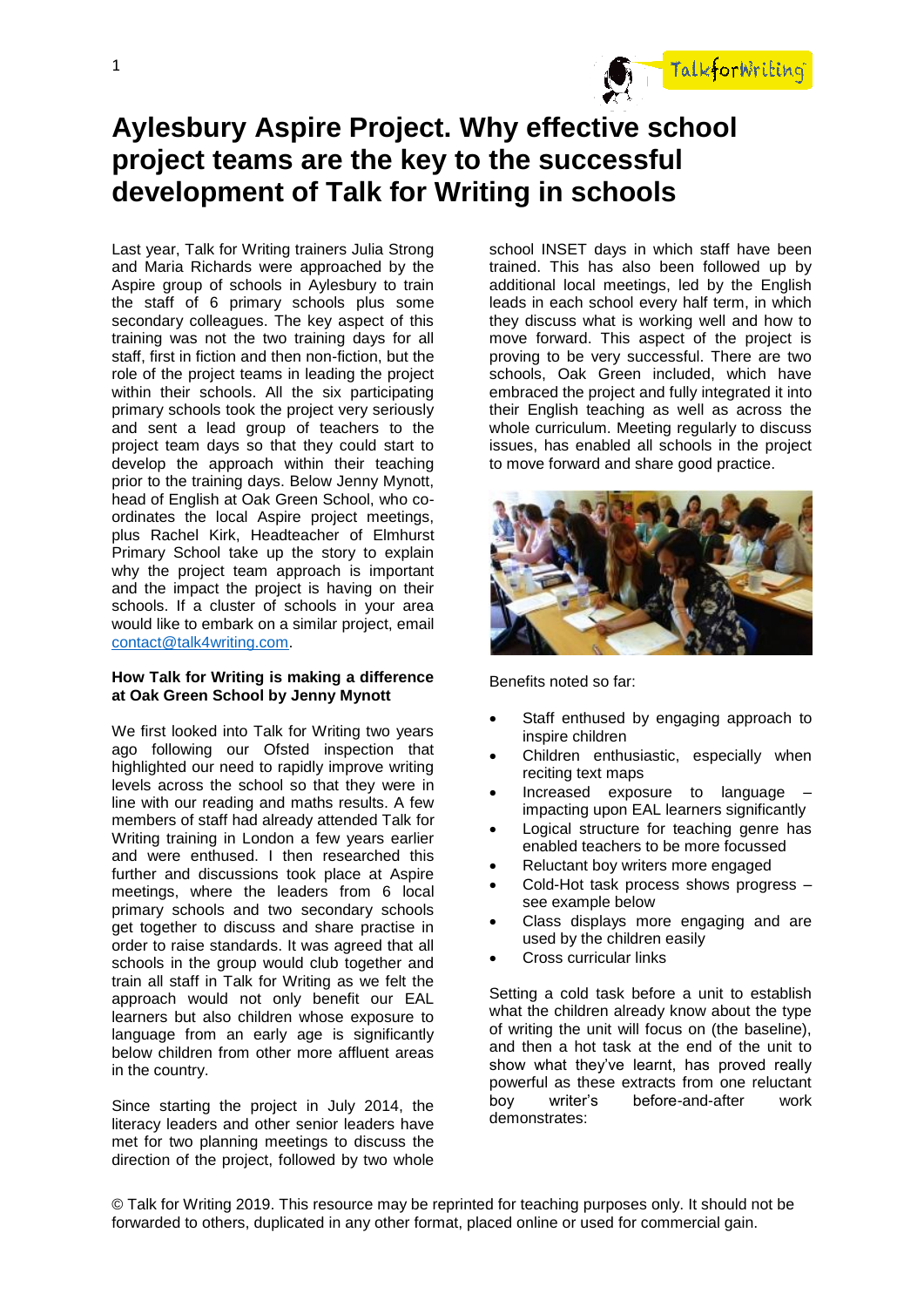## **Diary Writing – COLD Task**

Tom

#### *Dear diary*

*I had a fantastic day at the football stadium. We met most of the football players in the changing rooms but the best part was when we saw the football players score and celebrate. Sara didn't really like it she said it was boring and it was annoying when the crowd cheered and screamed. The manager was really nice and happy when they won the game and he was also cheering with the crowd. My dad bought me a kit and a scarf and it had falcao on the back. My dad also bought a scarf and he loved it to.*

#### Sara

Dear diary

I had the most boring day ever because …

## **Diary Writing – HOT Task**

Michael

## *Dear Diary,*

*OMG! I'm not alone……. There was a angry old man at the beach. I'm still stuck on this island, waiting for someone to come and save me.*

*At first I went deeper into the wood for sticks so I could make my fire bigger until I noticed that there was less smoke than before. I went to see what was happening. Someone was knelt down at my fire. I thought it was a orangutan until he came closer. Anxiously I took a step back because it was an old man. He started waving his stick outrageously shouting DAMEDA! DAMEDA! When he left I was furious but when he was shouting, I was terrified. I wanted to grab his stick of him and wave in his face angrily.*

*The old man could speak a little English. He split his island in half at that very second. I was frightened because I didn't know where food or water was and last night I heard wolf howling deep in the forest. The only place where I could sleep is in a little cave. I don't care about that old man, tomorrow I will make another fire.*



## Kensuke

## *Dear Dairy*

#### *There was a little boy on my island. Can you believe it…?*

At Oak Green we think it is fabulous. We are really running with it and are starting to see results – you can see all the evidence on our washing lines, working walls and in the books. An example is an EAL year 6 child in my class who came up as a very low level 3 and is now achieving a level 4 in the space 6 months of doing this. It's all down to vocabulary: she's now using words like spectacular, boisterous and ominous and she is using them correctly – she knows what they mean. It's just fabulous the things that she is doing. It's also been fantastic for our reluctant boy writers – who are often only inspired by football – even they are getting it. We are really excited by the impact of Talk for Writing we have seen so far and can't wait to see how our future writers develop.

# **Headteacher Rachel Kirk explains how the pilot group at Elmhurst School has helped make the Talk for Writing project effective**

I was part of the Talk for Writing pilot group of teachers from Elmhurst school, last autumn term. As we plan in teams across the school, numerous teachers starting seeing the process and hearing positive outcomes from the targeted teachers and wanted to partake in the approach and so the majority of our teachers started trying parts of the approach and 'having a go' before the official staff training day

Following that day in December, teachers reported that they were inspired and enthused by the training; many had the questions which they had thoughts of whilst 'having a go' answered and staff came away with fresh ideas to try out with their pupils. They were buzzing.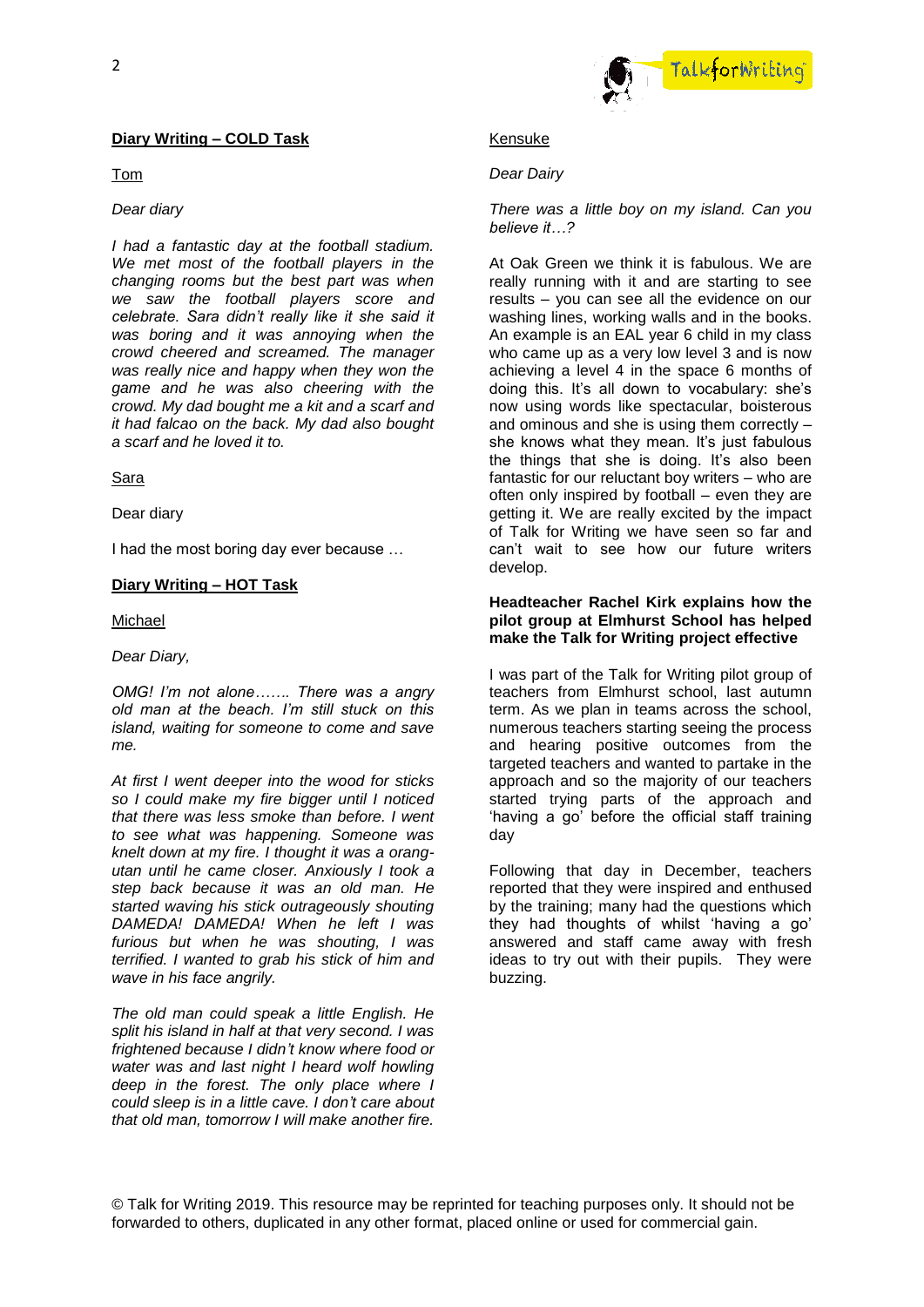

As a result of the training, we invested in the following key items and ensured that everyone had these ready to go for their first unit in January:

- washing lines
- flip chart paper
- mobile flip chart boards for those classes in KS2 which didn't have them
- a selection of Pie Corbett/Julia Strong publications to start a lending library for staff to access

All classes from Reception to Year 6 completed a fiction unit in the first half of the spring term using the Talk for Writing approach. This enabled all staff to share good practice and discuss what has worked well for the pupils. The following impact has been a direct result of the training:

- There is now a consistent approach across the school to the way writing is taught.
- NQTs and less experienced members of staff have reported that there is now a structure to their teaching and they feel more confident in their own teaching and the learning of the pupils.
- Washing lines are clear evidence of learning taking place and the use of flip chart paper to create working walls has enabled us to develop more independence in our learners.
- Teachers are becoming more confident with the process and are beginning to be more creative with the model texts they are writing.
- We have started to see some real evidence of joined up cross-curricular teaching of writing linked to modelled texts used in English lessons.
- The children's vocabulary has improved.
- KS2 teachers have reported that the children are much better at writing in paragraphs.
- The whole school training has made a huge difference. There are no mixed messages between staff and therefore everyone is able to build upon the same foundations.
- There is a clear structure to the learning process.
- Children enjoy the process.
- Parents were impressed at our recent Parents' Forum when the pupils recited the modelled text that they had been learning.

In preparation for the second whole staff training day, most staff trialled a non-fiction unit.

Throughout the process, we have been part of a wider network of schools. Ourselves and a number of other local schools, who are in close partnership together, all partook in the whole staff training days together. This has been particularly beneficial for the following reasons:

- English subject leaders across the schools involved are able to have a professional dialogue about how we are teaching TfW and to support each other.
- Schools are visiting other schools to see how it is working in other settings.
- Consistent messages have been given to all the schools about the process.
- We are planning to use Iris Connect filming equipment to film parts of lessons and to share good practice across schools.

As part of the training, a 'Project Team' was set up in each school. This consisted of a few key teachers from each school who would assume the role of lead teachers in driving the project in each school. Project leader days have:

- Been very helpful to clarify specific things and to enable project leaders to be one step ahead of the rest of the teachers so they are able to offer support and advice.
- Ensured that there have been troubleshooting opportunities both within and between schools.
- Allowed an opportunity for clarification.
- Allowed an opportunity to reflect on practise and improve it.
- Allowed time to think, reflect and discuss next steps for the partnership and individual schools.
- Enabled staff to network between schools and share good practice.

## **Julia Strong continues the story:**

When I asked Rachel why she felt that it was important that headteachers are part of the project team, she explained that only by being a part of the project could she support her team in putting the project into action. Her understanding of the project had made Learning Walks so more productive.

© Talk for Writing 2019. This resource may be reprinted for teaching purposes only. It should not be forwarded to others, duplicated in any other format, placed online or used for commercial gain.